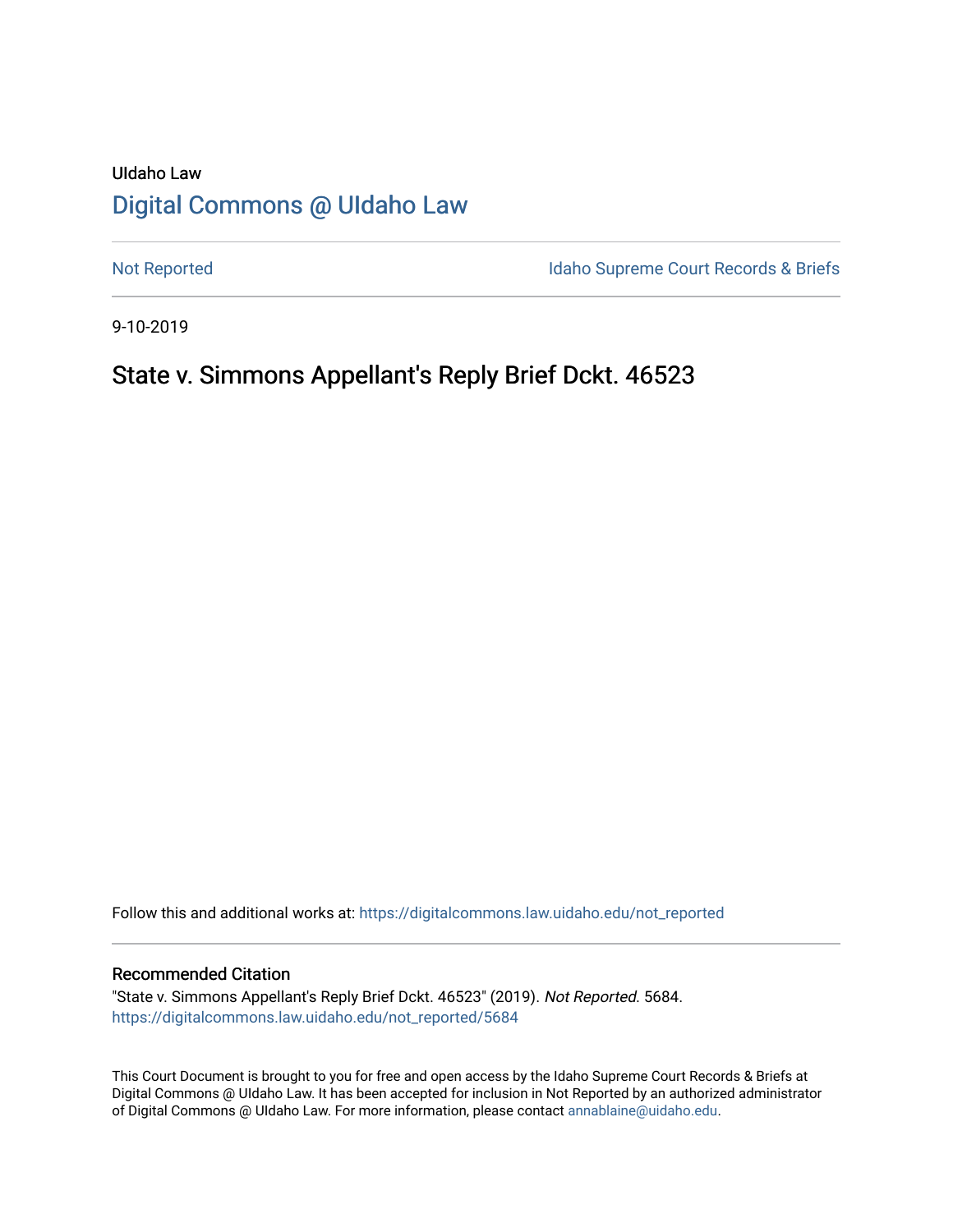Electronically Filed 9/10/2019 10:21 AM Idaho Supreme Court Karel Lehrman, Clerk of the Court By: Brad Thies, Deputy Clerk

## IN THE SUPREME COURT OF THE STATE OF IDAHO

) ) ) ) ) ) ) ) )

SANDRA SIMMONS,

Petitioner-Appellant,

vs.

STATE OF IDAHO,

Respondent-Appellee.

No. 46523

Bingham County Case No. CR-2017-3871

#### PETITIONER'S REPLY BRIEF

#### APPEAL FROM THE DISTRICT COURT OF THE SEVENTH JUDICIAL DISTRICT OF THE STATE OF IDAHO, IN AND FOR THE COUNTY OF BINGHAM

#### JUDGE RYAN BOYER District Jndge

LAWRENCE G. WASDEN Attorney General State of Idaho

PAUL R. PANTHER Deputy Attorney General Chief, Criminal Law Division

JESSICA M. LORELLO Deputy Attorney General Criminal Law Division P.O. Box 83720 Boise, Idaho 83720-0010 (208) 334-4534

ATTORNEYS FOR RESPONDENT-APPELLEE NATHAN D. RIVERA Parmenter Rivera LLP P.O. Box 700 Blackfoot, Idaho 83221 (208)785-5618

ATTORNEY FOR PETITIONER-APPELLENT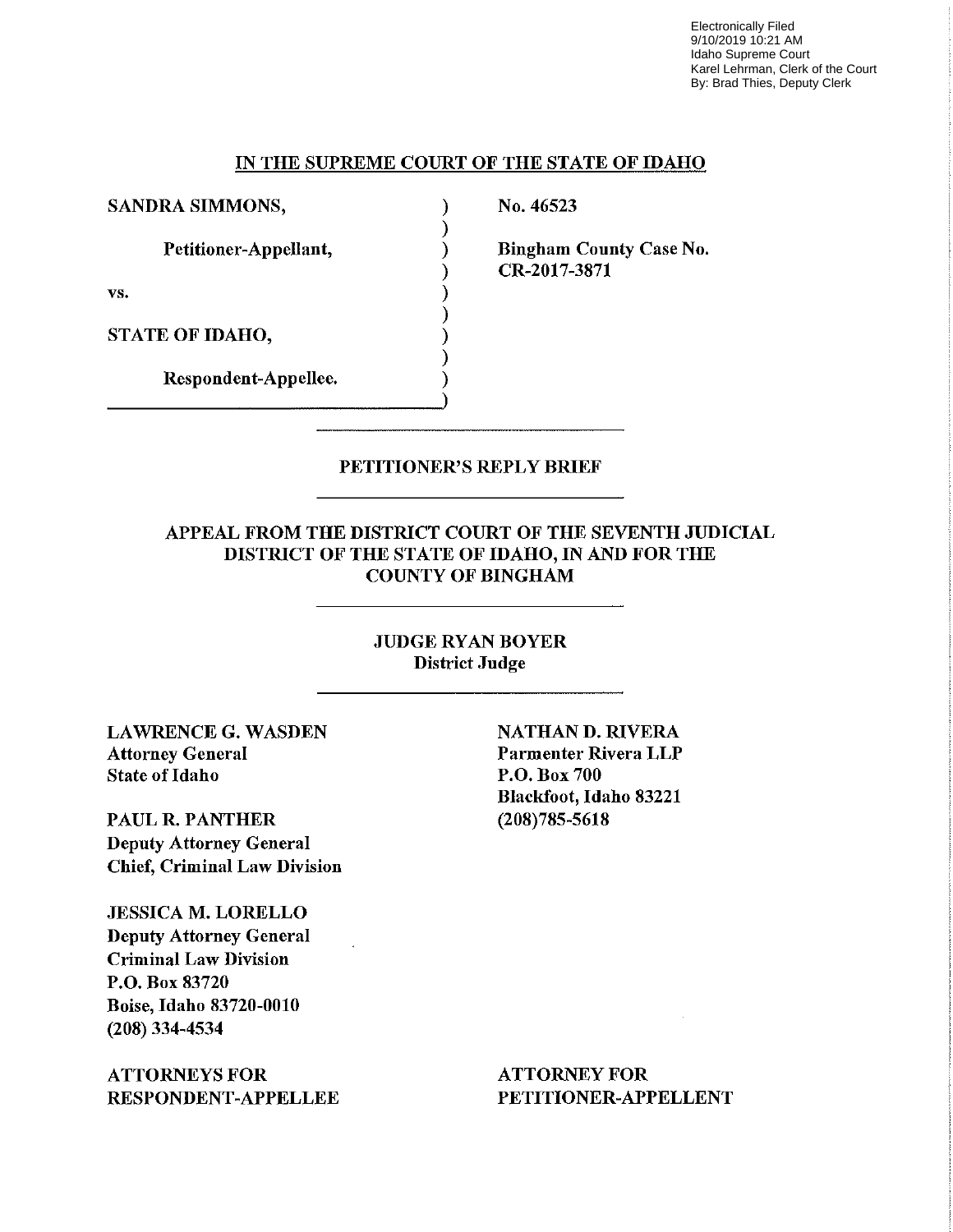## **TABLE OF CONTENTS**

| MS. SIMMONS' CASE IS NOT MOOT BECAUSE SHE WOULD HAVE PROSECUTED HER CASE<br>L.<br>Α.<br><b>B.</b><br>The lower court based its dismissal of Ms. Simmons appeal on the same factual basis as the dismissal of the<br>C.<br>motion for additional time, so Ms. Simmons' case is not moot because she previously discussed the court's errors |
|--------------------------------------------------------------------------------------------------------------------------------------------------------------------------------------------------------------------------------------------------------------------------------------------------------------------------------------------|
|                                                                                                                                                                                                                                                                                                                                            |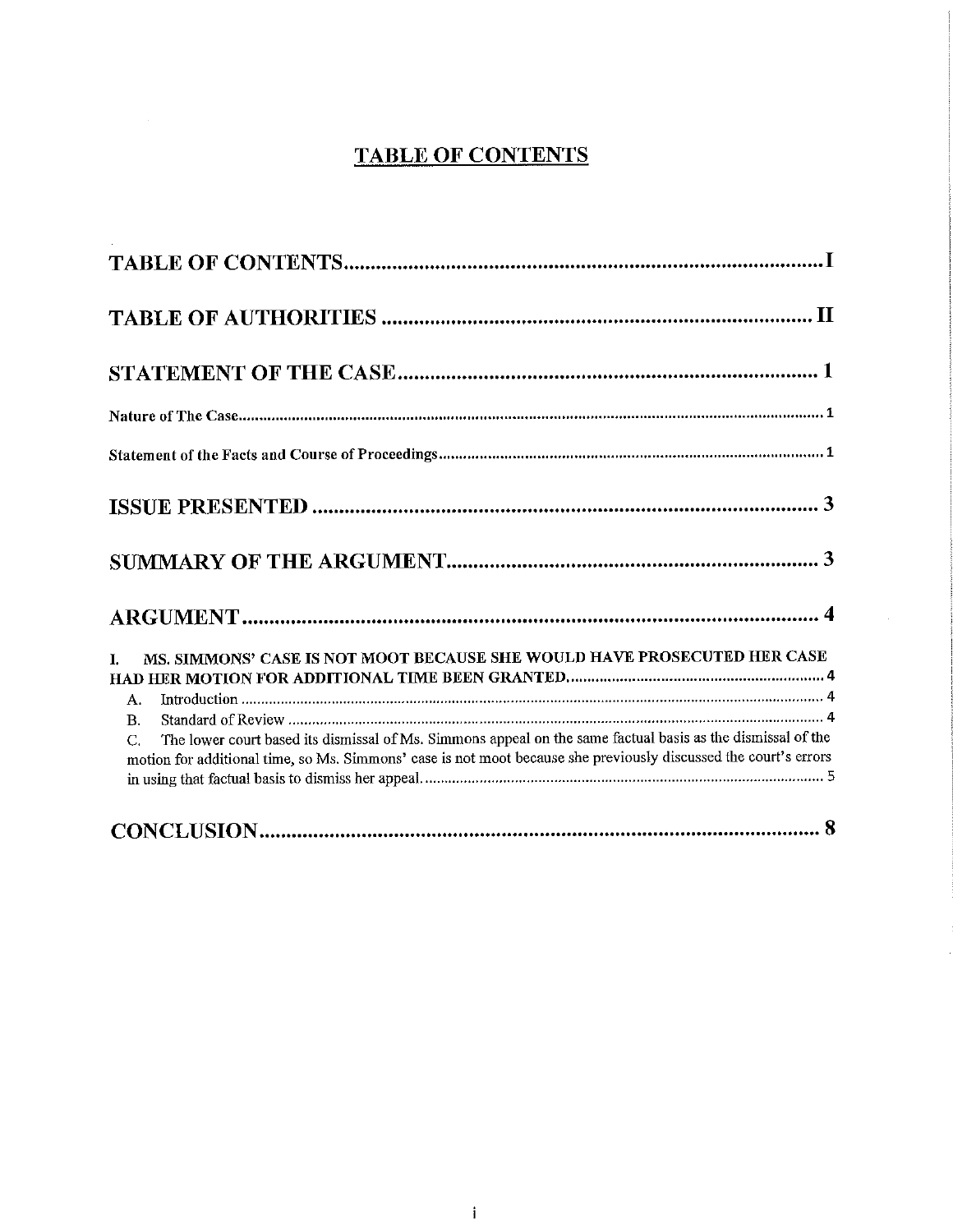# **TABLE OF AUTHORITIES**

 $\mathcal{A}^{\mathcal{A}}$ 

| Cases                           |  |
|---------------------------------|--|
|                                 |  |
| <b>Statutes and Court Rules</b> |  |

|--|--|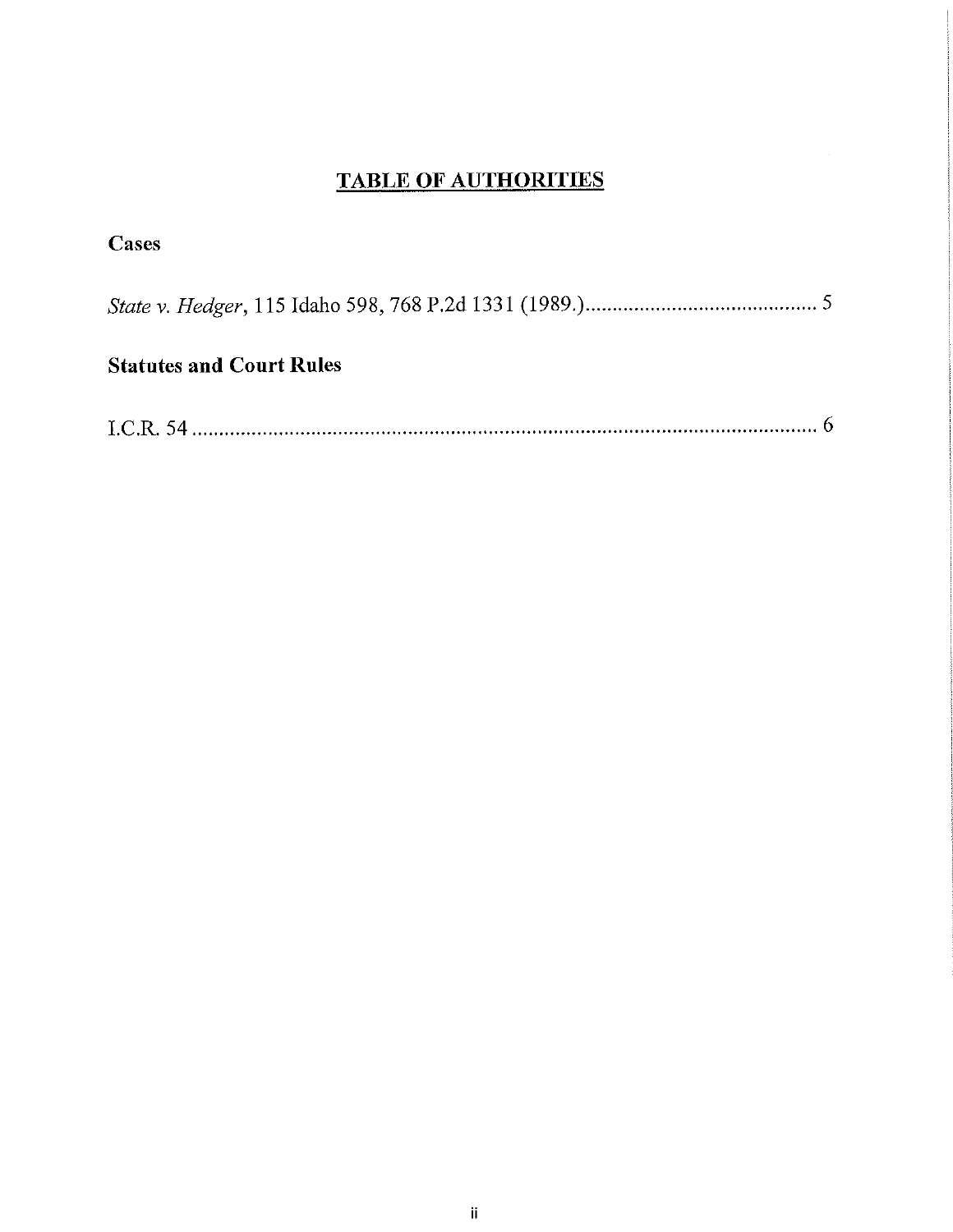## **STATEMENT OF THE CASE**

Nature of The Case

Ms. Simmons appeals the District Court's decision to deny her Motion for Additional Time to File Appellant's Brief and its decision to deny her conviction and sentencing appeal.

## Statement of the Facts and Course of Proceedings

Ms. Simmons was rendered a guilty verdict on November 17, 2017 and was subsequently sentenced on January 4, 2018. Ms. Simmons timely filed a notice to appeal on January 29, 2018. Though Ms. Simmons had meritorious claims to appeal, those claims were not heard as the district judge denied her request for additional time to file her brief. That request was filed on August 22, 2018 in anticipation of the appellate brief's August 28, 2018 due date.

At the September 4, 2018 hearing on the motion, Ms. Simmons did not appear in court.  $(AR. at 4.)^1$  Though Ms. Simmons did not present her counsel with her potential appeal arguments until a week before the brief was due, Ms. Simmons' counsel explained that the reason he could not complete the brief on time was because of a trial that was occurring that week before the brief was due.

<sup>&</sup>lt;sup>1</sup> AR refers to the Appeal Record; TR refers to the Trial Record.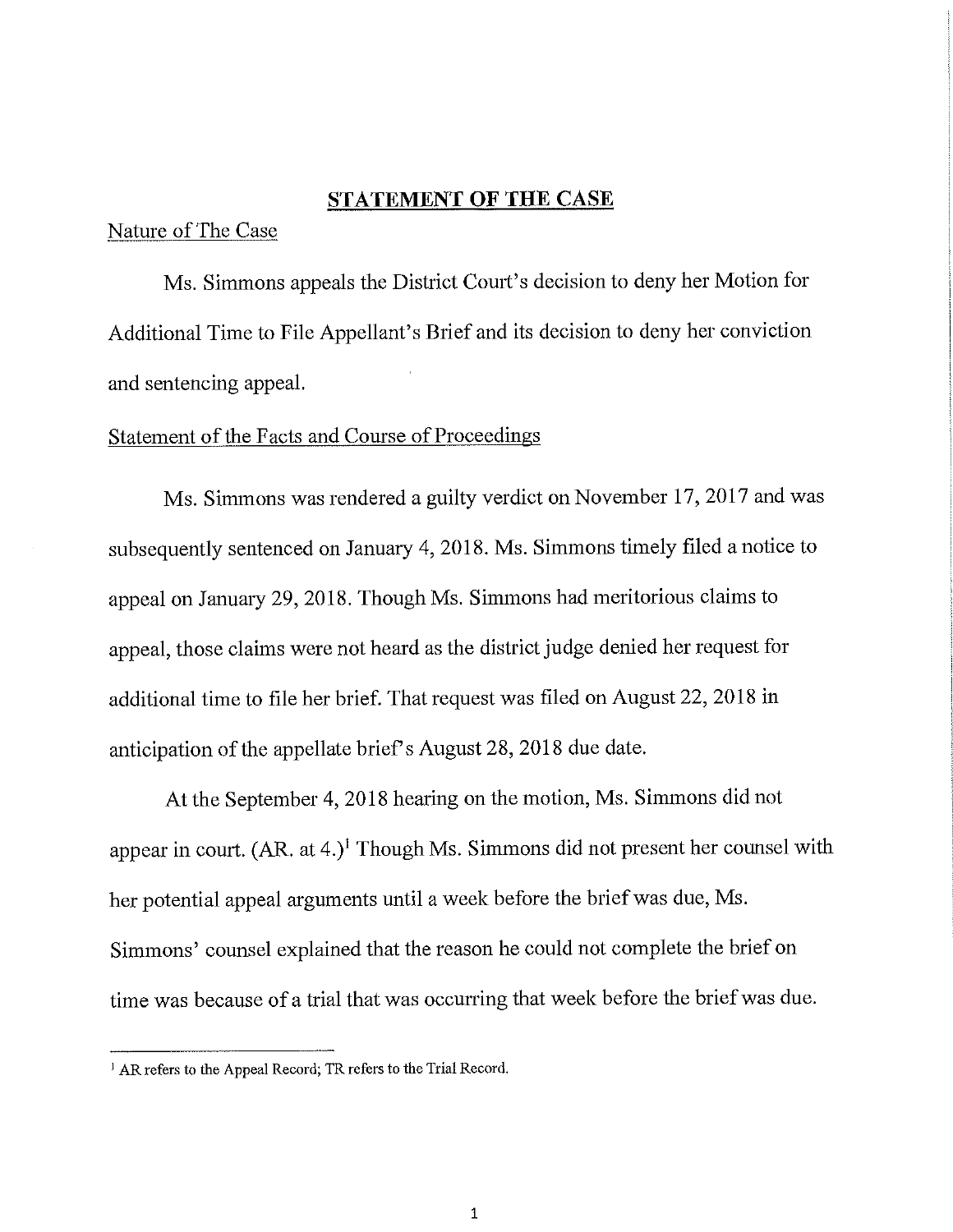(AR. at 4, 6.) The district judge dismissed the motion on the grounds that Ms. Simmons was not dedicated to her case, though he did not inquire into the reasons for Ms. Simmons communication problems with her counsel. (AR. at 9.)

Because Ms. Simmons' motion was denied, the district court did not hear Ms. Simmons' meritorious claims regarding her trial. At her trial, a jury convicted Ms. Simmons of disturbing the peace. (TR. at 217.) Witnesses made statements indicating they were bothered by Ms. Simmons, who used fireworks on the night of July 18, 2017. However, these statements about being disturbed were all affirmations responding to the prosecutor, who directly asked whether or not they were disturbed. (TR. at 80, 109, 146.) Further, all witnesses watched Ms. Simmons for some length of time and believed that she could not see them. (TR. at 78, 107, 152.) No witnesses engaged Ms. Simmons, and instead witnesses called the police after videotaping her without her knowledge. (TR. at 89.)

A jury found Ms. Simmons guilty on her disturbing the peace charge based on the guidance of jury instruction no. 15 which stated:

In order for the defendant to be guilty of disturbing the peace, the state must prove the following: One, on or about July 18, 2017; two, in the State of Idaho; three, the defendant Sandra D. Simmons ... willfully and maliciously; four, disturbed [the] peace of another person...by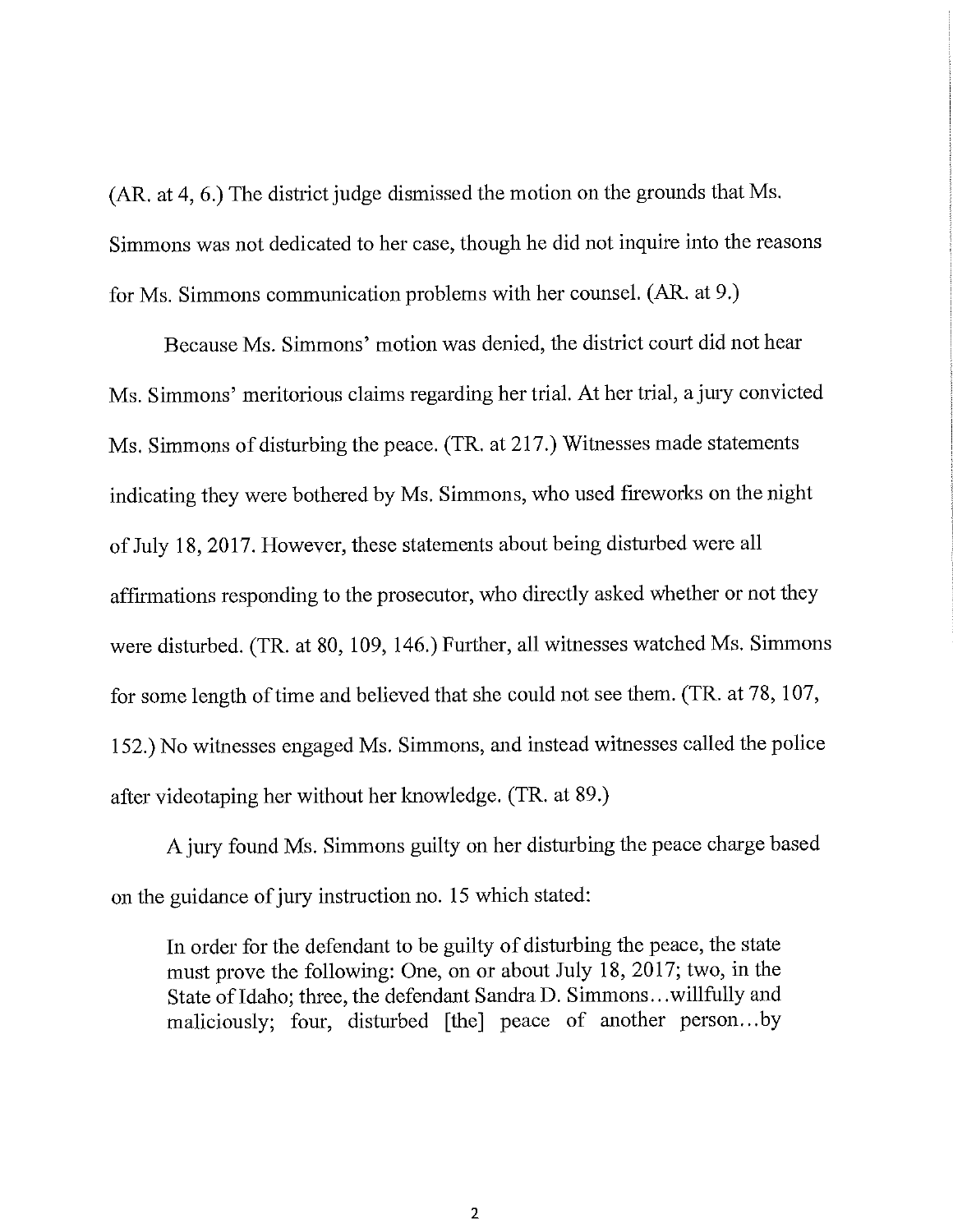tumultuous or offensive conduct or by threatening said person or by challenging to fight said person. (TR. at 183.)

#### **ISSUE PRESENTED**

1. Has Ms. Simmons established her claim is not moot by demonstrating that the lower court's factual basis for dismissing her motion to extend time was identical to its basis for dismissing her appeal for failure to prosecute and accordingly erred by dismissing both?

## **SUMMARY OF THE ARGUMENT**

Though the State argues that Ms. Simmons' case is moot because she did not argue the "the basis for the district court's dismissal" in her opening brief, Ms. Simmons' discussion for the error in dismissing her motion for additional time addressed this issue. First, the court's factual basis for dismissing the appeal was the same factual basis for dismissing the Ms. Simmons' motional for additional time and those bases were addressed. Second, because the motion for additional time and dismissal of appeal were so intertwined, addressing the motion also addressed the dismissal of the appeal.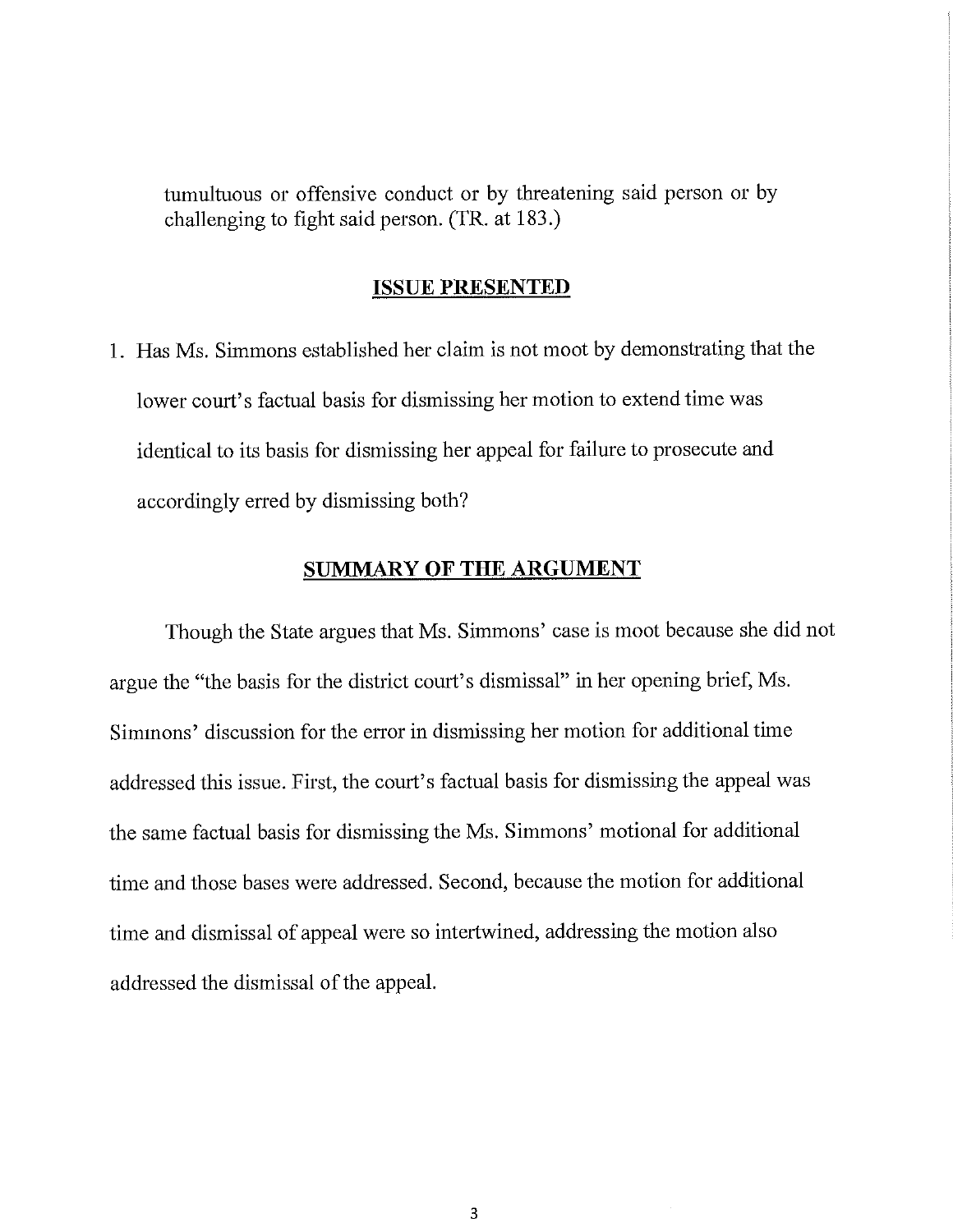#### **ARGUMENT**

## **I. MS. SIMMONS' CASE IS NOT MOOT BECAUSE SHE WOULD HA VE PROSECUTED HER CASE HAD HER MOTION FOR ADDITIONAL TIME BEEN GRANTED.**

### A. Introduction

Ms. Simmons' opening brief discussed the lower court's error in dismissing her motion for additional time because it did not make a deep enough inquiry on why the extension was needed. Ms. Simmons further discussed the merits of her appeal to indicate the abuse of discretion in dismissing her appeal. In response, the State argued that the lower court acted within its discretion when dismissing Ms. Simmons motion. The state further argued that Ms. Simmons did not challenge the actual basis for the dismissal of appeal, failure to prosecute, so her case was moot and her arguments on the merits of the appeal were not preserved. Ms. Simmons' addresses the mootness argument below and allows her previous contentions to stand as contained in her opening brief.

### B. Standard of Review

Denying a motion for additional time appears to be a discretionary issue of the court, and accordingly this Court must determine if the district court abused

4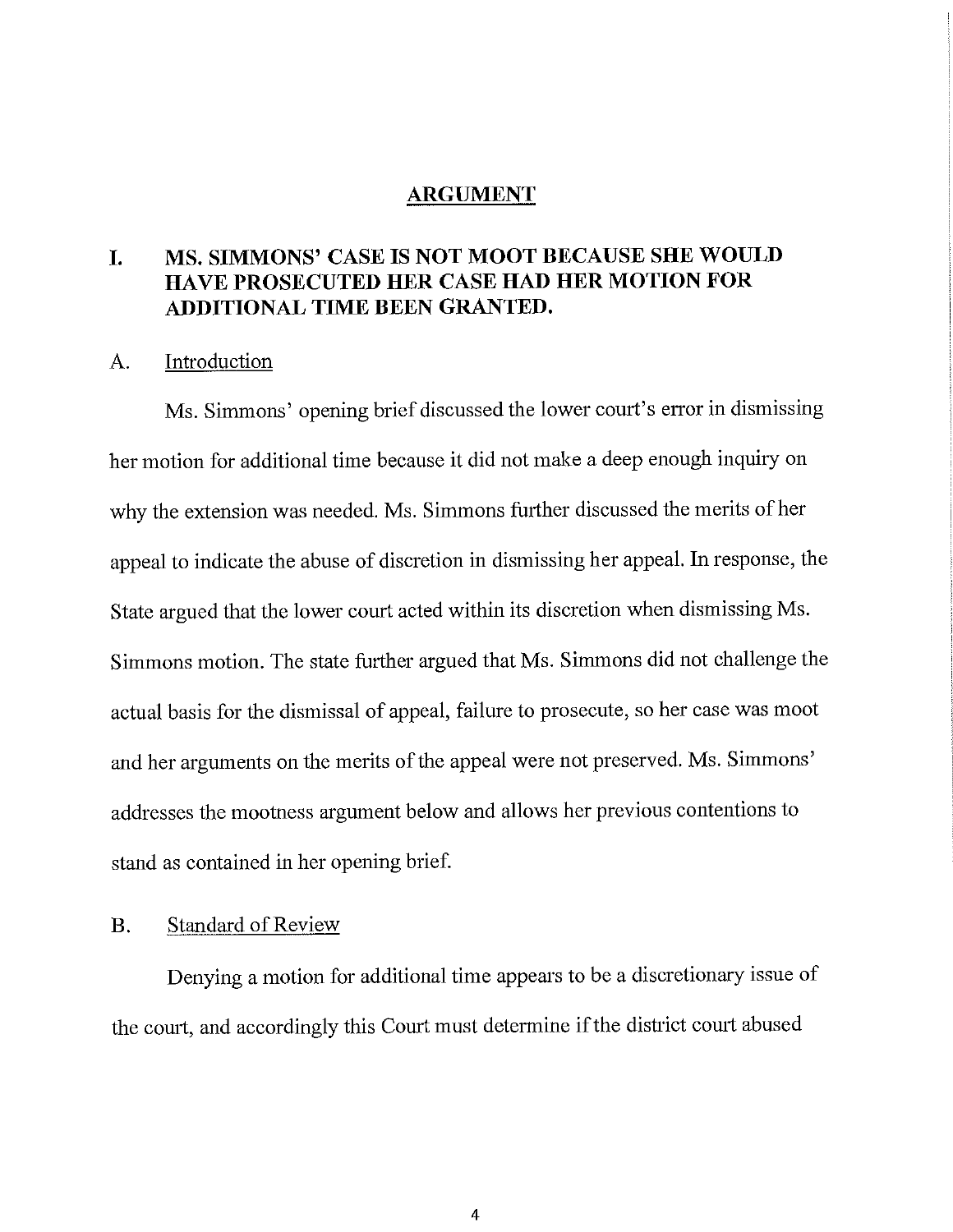that discretion by looking at three factors: (1) did the district comt correctly perceive the issue as a discretionary one, (2) did the court stay within the outer bounds of that discretion, consistent with legal standards, and (3) did the court make the decision while exercising reason. *State v. Hedger,* 115 Idaho 598, 600, 768 P.2d 1331, 1334 (1989).

C. The lower court based its dismissal of Ms. Simmons appeal on the same factual basis as the dismissal of the motion for additional time, so Ms. Simmons' case is not moot because she previously discussed the court's errors in using that factual basis to dismiss her appeal.

In her opening brief, Ms. Simmons established that the lower comt abused its discretion when it dismissed her motion for additional time. The State contends that Ms. Simmons case is moot because she did not further challenge the lower court's dismissal of her appeal based on failure to prosecute. Though Ms. Simmons used the phrase "failure to prosecute," this was the very heart of her argument in Petitioner's Brief.

In her opening brief, Ms. Simmons indicated that the lower court abused its discretion in denying her motion for additional time. If the lower court had not abused its discretion in denying the motion, then Ms. Simmons would have had sufficient time to fully prepare her appeal and there would have been no reason for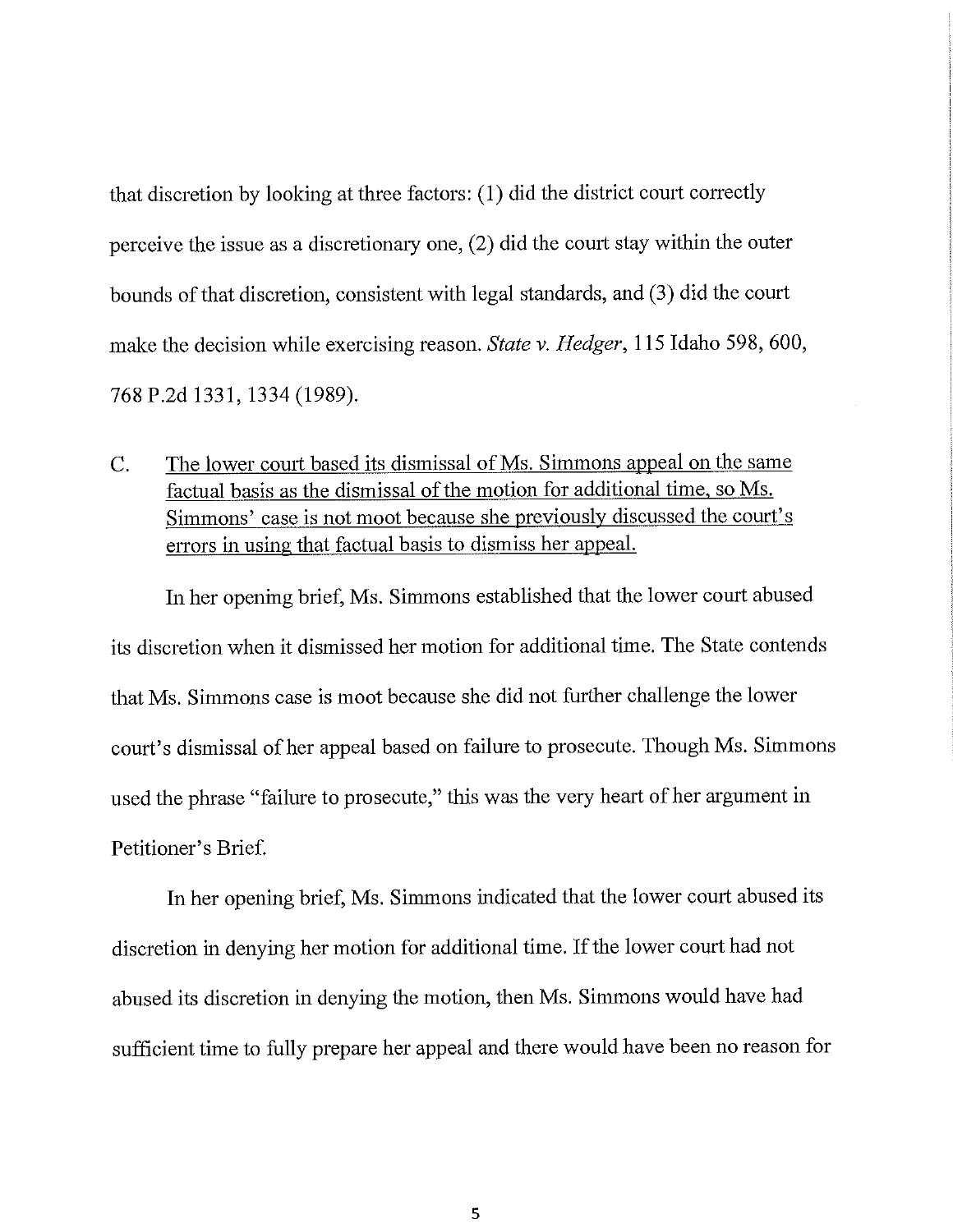the lower court to dismiss for failure to prosecute. Moreover, the factual grounds the lower court used to dismiss Ms. Simmons' appeal were the same as those used to dismiss the motion for additional time.

The discretion to dismiss a motion for additional time and an appeal are very similar. Idaho Rules of Criminal Procedure state: "Failure of a party to timely take *any other step* in the appellate process is not jurisdictional, but may be grounds for other action or sanction as the district court deems appropriate, which may include dismissal of the appeal." I.C.R. 54(m)(emphasis added). This emphasized language from the rule distinguishes a mandatory dismissal, which must occur if notice of appeal is not timely, to all other timeliness issues which involve discretionary dismissals. Both a dismissal for failure to prosecute and dismissal of motion for additional time are discretionary issues.

In this case, the lower court first denied Ms. Simmons' motion for additional time, then denied the appeal for timeliness. In the hearing on that motion, the lower court briefly inquired into why the extension of time was needed, which included communication issues between Ms. Simmons and counsel. (AR. at 4-6.) During that inquiry, Ms. Simmons' counsel informed the judge that Ms. Simmons had been without a phone for a length of time and they were unable to discuss her case

6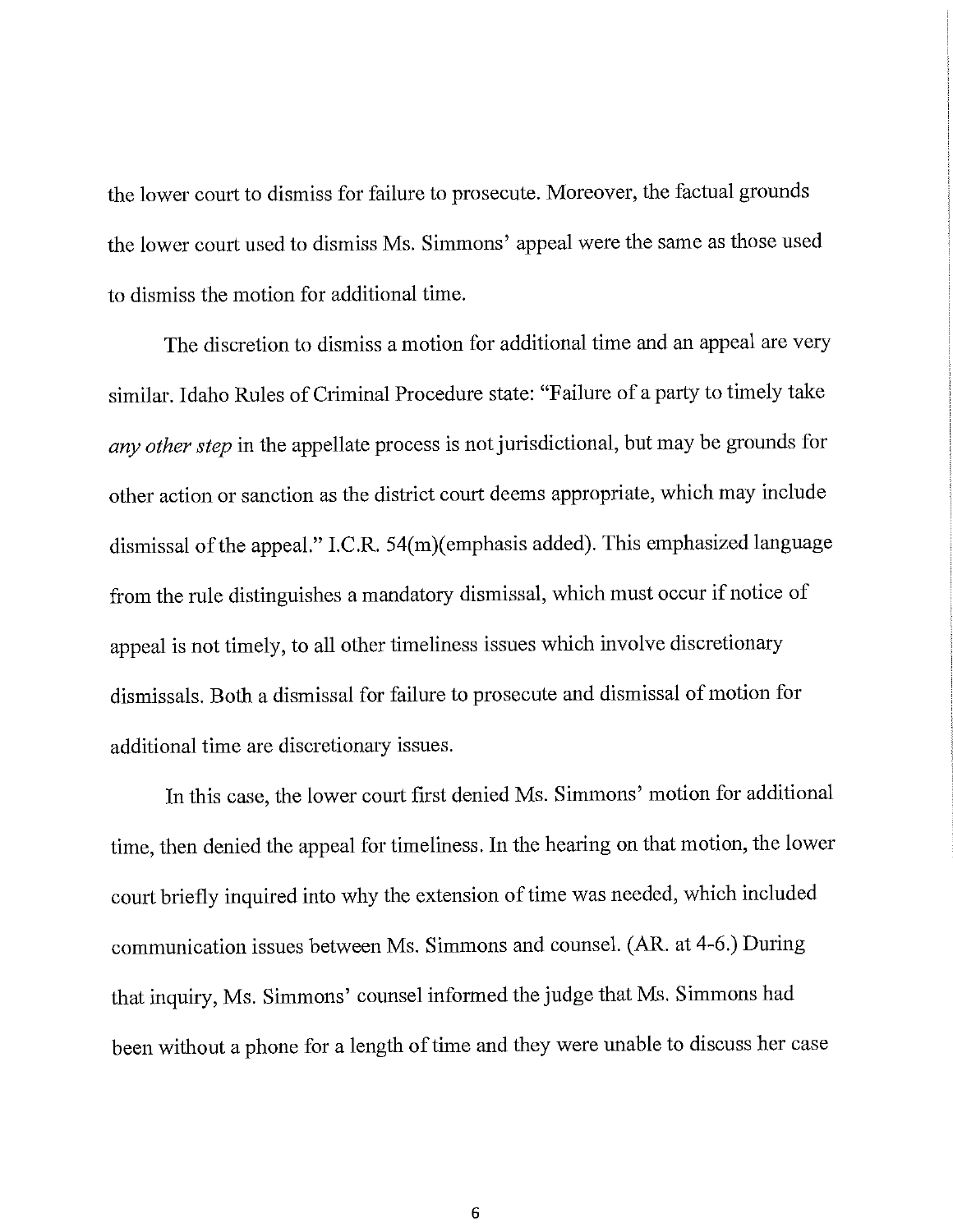until right before the brief's deadline. *(Id.)* Based on this inquiry, the court dismissed Ms. Simmons case based on a failure to prosecute.

However, the Court did not ask about nor take into full consideration the breakdown of communication between Ms. Simmons and counsel. The district court dismissed the case based on assumptions made about Ms. Simmons' diligence in pursuing her appeal and abused its discretion when it failed to further investigate the reasons for the communication breakdown. (AR. at 9.) Since the failure to prosecute issue was interwoven with the motion for extension of time, Ms. Simmons' did properly raise the issue in Petitioner's Brief.

So, Ms. Simmons' case is not moot because the which was established in her opening brief. Because Ms. Simmons established that the basis of this appeal is not moot and that the lower court abused its discretion in denying her motion for additional time and the dismissal of her appeal, this court should overturn the lower court's decision.

7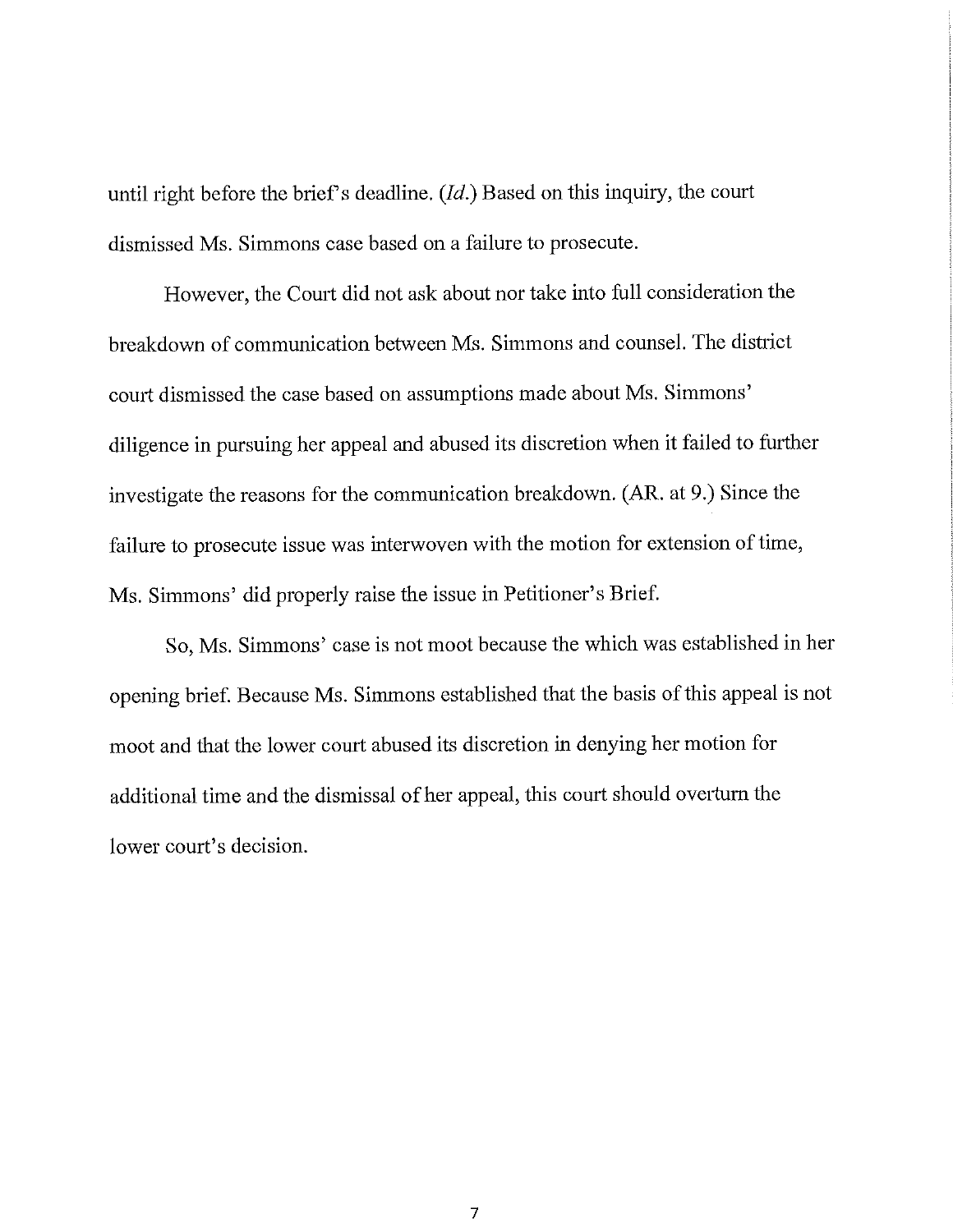# **CONCLUSION**

Based on the evidence and argument presented herein, Ms. Simmons

respectfully requests that this Court overturn the decision of the district court.

DATED this  $10$  day of  $\geq 2019$ .

NATHAN D. RIVERA, ESQ Attorney for the Petitioner/respondent